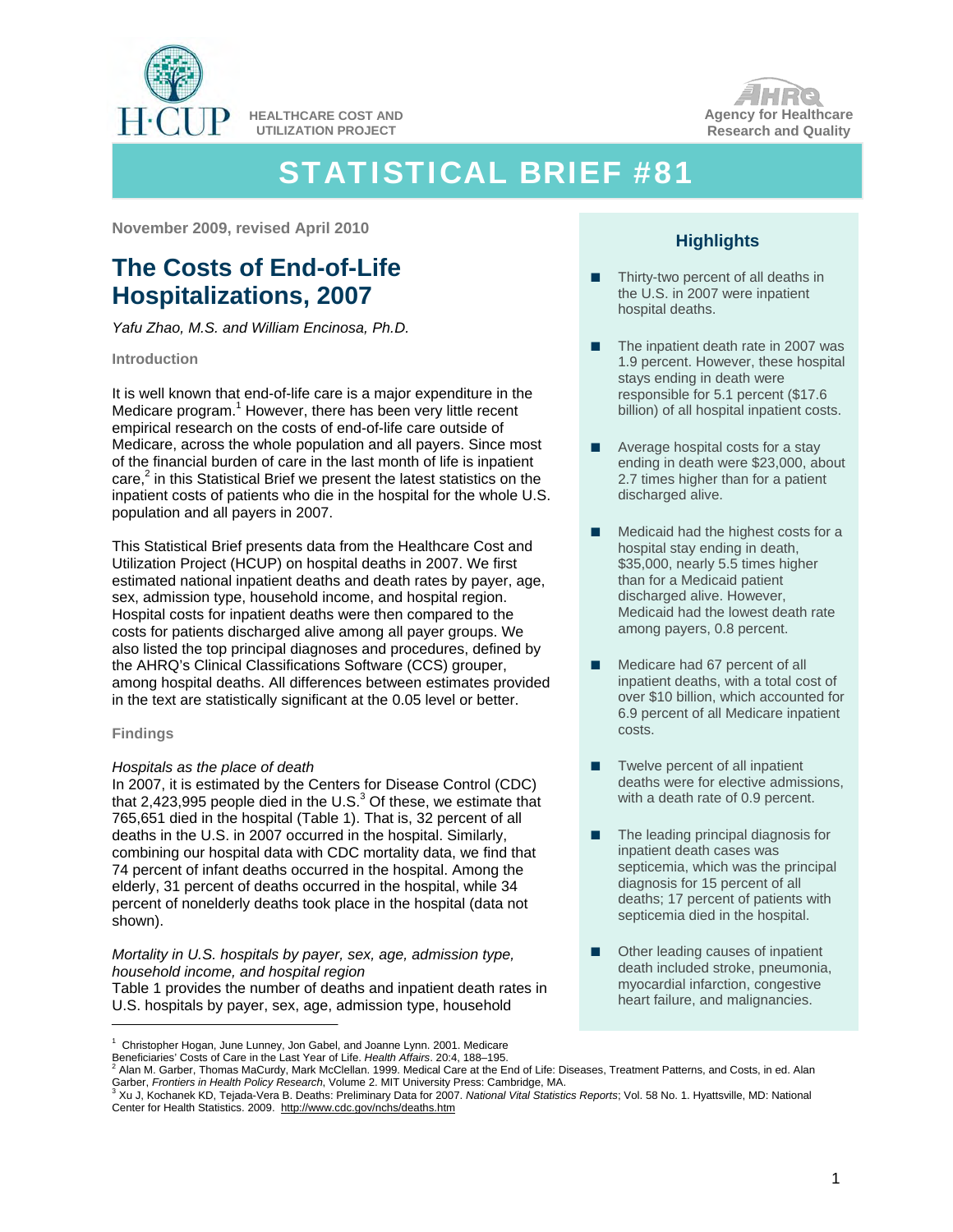income, and hospital region in 2007. There were 765,651 inpatient deaths in 2007, with an inpatient death rate of 1.9 percent. Medicare experienced 512,391 inpatient deaths, accounting for 67 percent of all inpatient death cases. The privately insured, Medicaid, and the uninsured accounted for 18.0, 8.1, and 3.5 percent, respectively, of all inpatient death cases. There were 137,409 hospital deaths for the privately insured while Medicaid had 61,765 hospital deaths and the uninsured had 26,477 cases. The remaining 3.4 percent of hospital deaths were covered by other payers such as charity and government programs.

The inpatient death rate was 3.6 percent among Medicare inpatients, the highest among all payer groups. The inpatient death rates among the uninsured, privately insured, and Medicaid were 1.3, 1.0, and 0.8 percent, respectively.

Males had a higher inpatient death rate compared to females (2.4% versus 1.7%). The number of male deaths was slightly higher than female deaths while in the hospital. There were 383,347 male inpatient deaths and 382,052 female inpatient deaths in 2007, accounting for 50.1 percent and 49.9 percent, respectively, of all hospital deaths.

Elderly inpatients aged 65 and older accounted for 539,120 hospital deaths, 71 percent of all hospital deaths. For the elderly aged 65–84, there were 358,486 hospital deaths, accounting for 47 percent of all hospital deaths. For the elderly aged 85 and older, there were 180,634 hospital deaths, accounting for 24 percent. Inpatients aged 45–64 accounted for 21 percent of all hospital deaths. Inpatients under 45 years old (aged 1– 44) accounted for less than 6.0 percent of all hospital deaths, while infants accounted for 2.8 percent of all hospital deaths.

Patients aged 85 and older had the highest hospital death rate (6.1 percent), while patients aged 18–34 had the lowest (0.25 percent). Inpatients aged 65–84 had the second highest death rate (3.5 percent), while inpatients aged 1–17 had the second lowest death rate (0.29 percent). Infants under 1 year old had a death rate of 0.42 percent. Death rates among the group aged 35–44 and the group aged 45–64 were 0.65 and 1.74 percent, respectively.

There were 548,840 inpatient deaths among emergency admissions, accounting for 72 percent of all inpatient deaths. There were 89,648 inpatient deaths among elective admissions, accounting for 12 percent of all hospital deaths. Newborn admissions had 14,285 deaths in the hospital, accounting for 1.9 percent of all hospital deaths. There were 56,535 inpatient deaths among admissions for trauma, accounting for 7.4 percent of all inpatient deaths.

The highest hospital death rate occurred among emergency admissions (2.9 percent), while the lowest was among newborns (0.36 percent). The hospital death rate for trauma was 2.6 percent, the second highest among the admission groups. The hospital death rate was 0.92 percent for elective admissions.

Inpatients with a median ZIP Code household income below \$39,000 accounted for 30 percent of all inpatient deaths, while inpatients with household income higher than \$63,000 accounted for 20 percent of all inpatient deaths. The inpatient death rate declined with household income. The highest inpatient death rate occurred among the poorest (2.0 percent).

By hospital region, the Midwest had the lowest inpatient death rate (1.8 percent) while the Northeast had the highest (2.1 percent). The inpatient death rate in the South and the West was 2.0 percent and 1.9 percent, respectively.

#### *Hospital costs by payer for stays ending in death*

Table 2 provides total hospital costs and costs per discharge for hospital stays ending in death. The costs were further examined by payer. In addition, the mean hospital length of stay by payer is shown in the table.

Medicare hospital costs for stays ending in death were over \$10 billion, which accounted for 6.9 percent of all Medicare inpatient costs and 61 percent of total hospital costs for stays ending in death. Privately insured deaths cost nearly \$3.6 billion, accounting for 20 percent of total hospital costs for stays ending in death. Medicaid hospital stays ending in death cost \$2.2 billion and the uninsured hospital stays ending in death cost \$0.59 billion, accounting for 12 percent and 3.4 percent, respectively, of total hospital costs for stays ending in death. Overall, the costs of hospitalizations ending in death were \$17.6 billion, which accounted for 5.1 percent of total inpatient hospital costs in the U.S. in 2007.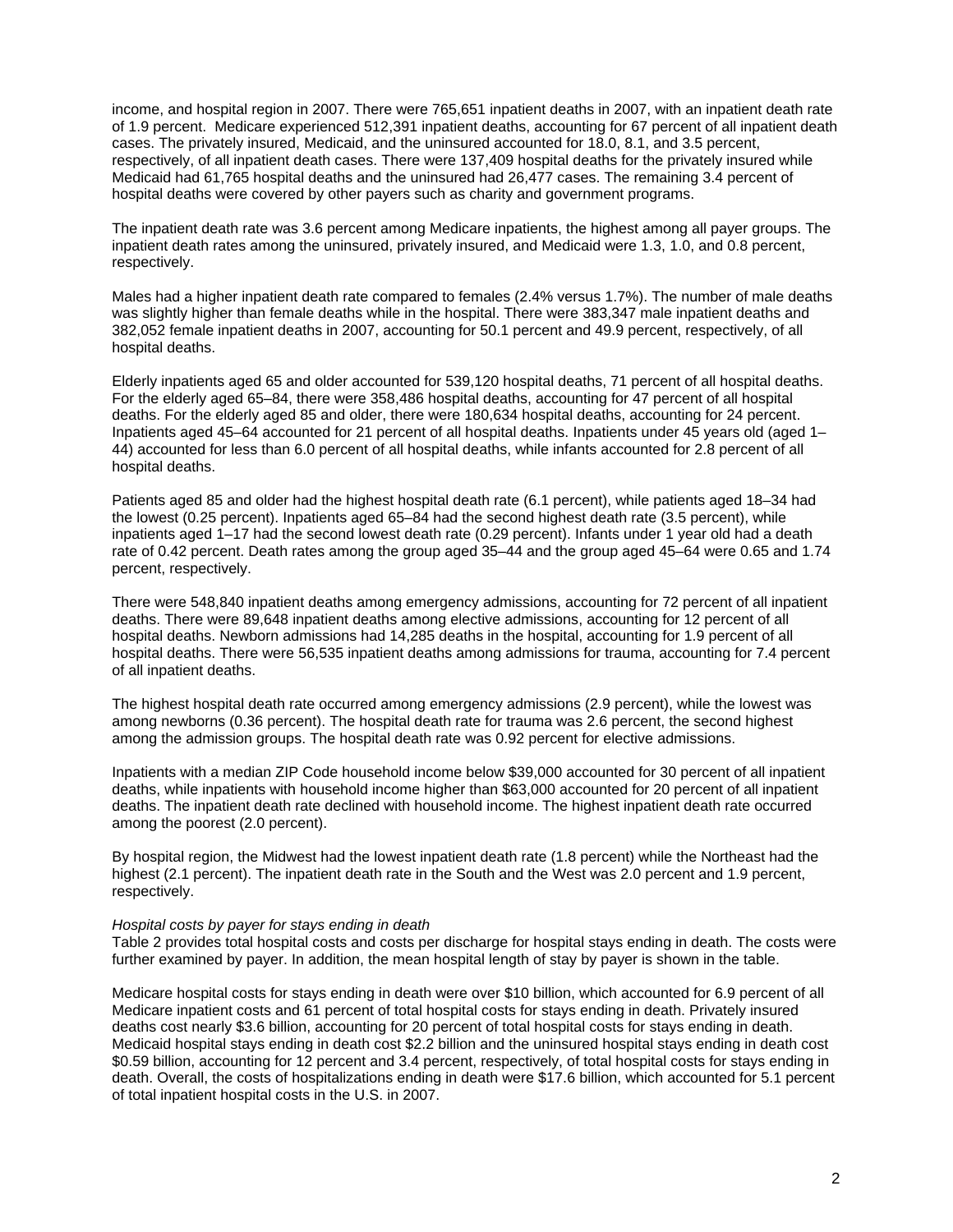Hospital stays ending in death on average cost \$23,017, which was 2.7 times higher than for inpatients discharged alive. Among Medicaid patients, the costs per hospital stay ending in death were \$35,266, which was more than five times higher than for inpatients discharged alive. The privately insured cost \$25,946 and Medicare patients cost \$20,870 for a hospital stay ending in death. The uninsured had mean hospital costs of \$22,282 for a stay ending in death.

The average hospital length of stay was 8.8 days for deaths and 4.5 days for those discharged alive. Average hospital stays among Medicaid deaths lasted 13 days, compared to 4.3 days for patients discharged alive. Uninsured deaths had the shortest stay, 6.9 days. Medicare and privately insured deaths had the same length of stay, 8.5 days.

#### *Top ten principal diagnoses and procedures among inpatient deaths*

Table 3 lists the top ten principal CCS diagnoses and procedures for inpatient deaths. The number of deaths and death rates for these principal diagnoses and procedures are also shown in the table.

The leading principal diagnosis for inpatient death cases was septicemia, the principal diagnosis in 15 percent of deaths, with a death rate of 17 percent. The next leading principal diagnosis was respiratory failure, found in 8.7 percent of deaths, with a death rate of 17 percent. Aspiration pneumonitis had an inpatient death rate of 13 percent and cancer of the bronchus had an inpatient death rate of 11 percent. Other conditions responsible for a large number of inpatient deaths included acute cerebrovascular disease, pneumonia, acute myocardial infarction, congestive heart failure, secondary malignancies, acute and unspecified renal failure.

Next, 73 percent of inpatient deaths had one or more procedures during the hospital stay and 27 percent of inpatient deaths experienced no procedure. Note that 25 percent of inpatient deaths had a principal procedure of respiratory intubation and mechanical ventilation, accompanied with a death rate of 25 percent. The next leading principal procedure was "other vascular catheterizations (not heart)," which accounted for 5.1 percent of all death cases, with a death rate of 7.0 percent. Inpatients with a principal procedure of conversion of cardiac rhythm had a death rate of 21 percent and inpatients with a principal procedure of tracheostomy had a death rate of 17 percent. The death rate among inpatients with no procedure was 1.5 percent.

Other top principal CCS procedures for inpatient death cases included blood transfusion, other therapeutic procedures, incision of pleura/thoracentesis/chest drainage, other operating room procedures on vessels other than head and neck, colorectal resection, and hemodialysis.

#### **Data Source**

The estimates in this Statistical Brief are based upon data from the HCUP Nationwide Inpatient Sample (NIS) for 2007. Supplemental source included data on national death estimates from <http://www.cdc.gov/nchs/deaths.htm>.

#### **Definitions**

*Diagnoses, ICD-9-CM, and Clinical Classifications Software (CCS), and Diagnosis-Related Groups (DRGs)*  The principal diagnosis is that condition established after study to be chiefly responsible for the patient's admission to the hospital. Secondary diagnoses are concomitant conditions that coexist at the time of admission or that develop during the stay. All-listed diagnoses include the principal diagnosis plus these additional secondary conditions.

ICD-9-CM is the International Classification of Diseases, Ninth Revision, Clinical Modification, which assigns numeric codes to diagnoses. There are about 13,600 ICD-9-CM diagnosis codes.

CCS categorizes ICD-9-CM diagnoses into a manageable number of clinically meaningful categories.<sup>4</sup> This "clinical grouper" makes it easier to quickly understand patterns of diagnoses and procedures.

DRGs comprise a patient classification system that categorizes patients into groups that are clinically coherent and homogeneous with respect to resource use. DRGs group patients according to diagnosis, type of treatment (procedures), age, and other relevant criteria. Each hospital stay has one DRG assigned to it.

<sup>4</sup> HCUP CCS. Healthcare Cost and Utilization Project (HCUP). June 2009. U.S. Agency for Healthcare Research and Quality, Rockville, MD. [www.hcup-us.ahrq.gov/toolssoftware/ccs/ccs.jsp](http://www.hcup-us.ahrq.gov/toolssoftware/ccs/ccs.jsp)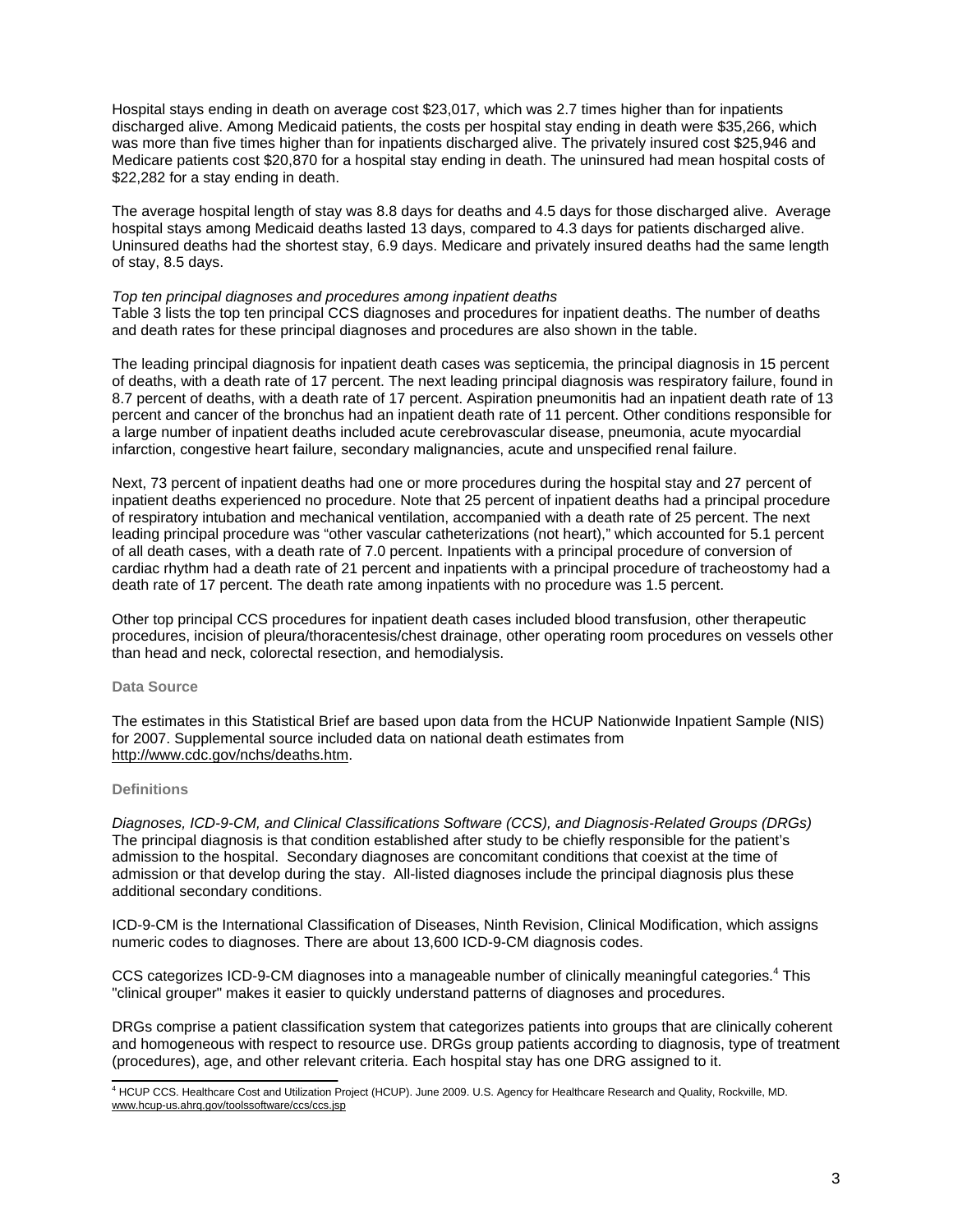#### *Procedures and Clinical Classifications Software (CCS)*

The principal procedure is the procedure that was performed for definitive treatment rather than one performed for diagnostic or exploratory purposes (i.e., the procedure that was necessary to take care of a complication). If two procedures appear to meet this definition, the procedure most related to the principal diagnosis was selected as the principal procedure.

CCS categorizes procedure codes into clinically meaningful categories.<sup>4</sup> This "clinical grouper" makes it easier to quickly understand patterns of procedure use.

#### *Case Definition*

In this report, trauma cases were identified based on ICD-9-CM codes and DRGs. ICD-9-CM codes for trauma cases included 800–825, 827–833, 835–839, 850–854, 860–882, 884, 887, 890–892, 894, 896, 897, 900–904, 925–929, 940–949, 952, 953, and 958. Emergency admissions were defined using variable HCUP\_ED and elective admissions were defined using variable ELECTIVE.

#### *Types of hospitals included in HCUP*

HCUP is based on data from community hospitals, defined as short-term, non-Federal, general and other hospitals, excluding hospital units of other institutions (e.g., prisons). HCUP data include OB-GYN, ENT, orthopedic, cancer, pediatric, public, and academic medical hospitals. They exclude long-term care, rehabilitation, psychiatric, and alcoholism and chemical dependency hospitals, but these types of discharges are included if they are from community hospitals.

#### *Unit of analysis*

The unit of analysis is the hospital discharge (i.e., the hospital stay), not a person or patient. This means that a person who is admitted to the hospital multiple times in one year will be counted each time as a separate "discharge" from the hospital.

#### *Costs and charges*

Total hospital charges were converted to costs using HCUP Cost-to-Charge Ratios based on hospital accounting reports from the Centers for Medicare and Medicaid Services (CMS).<sup>5</sup> Costs will tend to reflect the actual costs of production, while charges represent what the hospital billed for the case. For each hospital, a hospital-wide cost-to-charge ratio is used because detailed charges are not available across all HCUP States. Hospital charges reflect the amount the hospital charged for the entire hospital stay and does not include professional (physician) fees. For the purposes of this Statistical Brief, costs are reported to the nearest hundred.

#### *Median community-level income*

Median community-level income is the median household income of the patient's ZIP Code of residence. The cut-offs for the quartile designation is determined using ZIP Code demographic data obtained from Claritas. The income quartile is missing for homeless and foreign patients.

#### *Payer*

Payer is the expected primary payer for the hospital stay. To make coding uniform across all HCUP data sources, payer combines detailed categories into more general groups:

- Medicare includes fee-for-service and managed care Medicare patients.
- Medicaid includes fee-for-service and managed care Medicaid patients. Patients covered by the State Children's Health Insurance Program (SCHIP) may be included here. Because most state data do not identify SCHIP patients specifically, it is not possible to present this information separately.
- Private insurance includes Blue Cross, commercial carriers, and private HMOs and PPOs.
- Other includes Workers' Compensation, TRICARE/CHAMPUS, CHAMPVA, Title V, and other government programs.
- Uninsured includes an insurance status of "self-pay" and "no charge."

When more than one payer is listed for a hospital discharge, the first-listed payer is used.

<sup>4</sup> HCUP CCS. Healthcare Cost and Utilization Project (HCUP). June 2009. U.S. Agency for Healthcare Research and Quality, Rockville, MD. <u>[www.hcup-us.ahrq.gov/toolssoftware/ccs/ccs.jsp](http://www.hcup-us.ahrq.gov/toolssoftware/ccs/ccs.jsp)</u><br><sup>[5](http://www.hcup-us.ahrq.gov/toolssoftware/ccs/ccs.jsp)</sup> HCUP Cost-to-Charge Ra[tio](http://www.hcup-us.ahrq.gov/db/state/costtocharge.jsp) Files (CCR). Healthcare Cost and Utilization Project (HCUP). 2001–2005. U.S. Agency for Healthcare Research and

Quality, Rockville, MD. [www.hcup-us.ahrq.gov/db/state/costtocharge.jsp](http://www.hcup-us.ahrq.gov/db/state/costtocharge.jsp)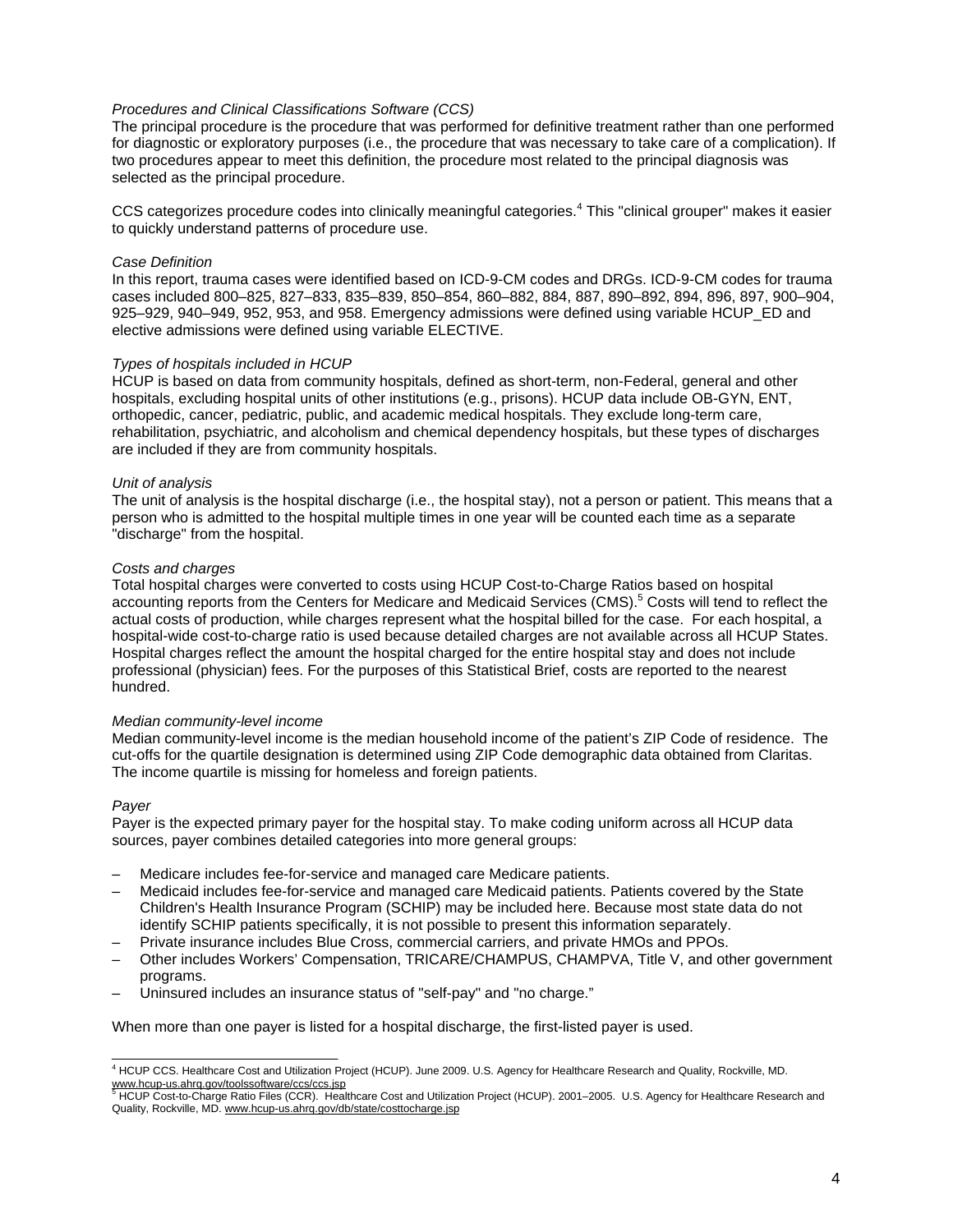# *Region*

Region is one of the four regions defined by the U.S. Census Bureau:

- Northeast: Maine, New Hampshire, Vermont, Massachusetts, Rhode Island, Connecticut, New York, New Jersey, and Pennsylvania
- Midwest: Ohio, Indiana, Illinois, Michigan, Wisconsin, Minnesota, Iowa, Missouri, North Dakota, South Dakota, Nebraska, and Kansas
- South: Delaware, Maryland, District of Columbia, Virginia, West Virginia, North Carolina, South Carolina, Georgia, Florida, Kentucky, Tennessee, Alabama, Mississippi, Arkansas, Louisiana, Oklahoma, and Texas
- West: Montana, Idaho, Wyoming, Colorado, New Mexico, Arizona, Utah, Nevada, Washington, Oregon, California, Alaska, and Hawaii

#### *Admission source*

Admission source indicates where the patient was located prior to admission to the hospital. Emergency admission indicates the patient was admitted to the hospital through the emergency department. Admission from another hospital indicates the patient was admitted to this hospital from another short-term, acute-care hospital. This usually signifies that the patient required the transfer in order to obtain more specialized services that the originating hospital could not provide. Admission from long-term care facility indicates the patient was admitted from a long-term facility such as a nursing home.

#### *Discharge status*

Discharge status indicates the disposition of the patient at discharge from the hospital, and includes the following six categories: routine (to home), transfer to another short-term hospital, other transfers (including skilled nursing facility, intermediate care, and another type of facility such as a nursing home), home health care, against medical advice (AMA), or died in the hospital.

#### **About HCUP**

HCUP is a family of powerful health care databases, software tools, and products for advancing research. Sponsored by the Agency for Healthcare Research and Quality (AHRQ), HCUP includes the largest all-payer encounter-level collection of longitudinal health care data (inpatient, ambulatory surgery, and emergency department) in the United States, beginning in 1988. HCUP is a Federal-State-Industry Partnership that brings together the data collection efforts of many organizations—such as State data organizations, hospital associations, private data organizations, and the Federal government—to create a national information resource.

HCUP would not be possible without the contributions of the following data collection Partners from across the United States:

**Arizona** Department of Health Services **Arkansas** Department of Health **California** Office of Statewide Health Planning and Development **Colorado** Hospital Association **Connecticut** Hospital Association **Florida** Agency for Health Care Administration **Georgia** Hospital Association **Hawaii** Health Information Corporation **Illinois** Department of Public Health **Indiana** Hospital Association **Iowa** Hospital Association **Kansas** Hospital Association **Kentucky** Cabinet for Health and Family Services **Maine** Health Data Organization **Maryland** Health Services Cost Review Commission **Massachusetts** Division of Health Care Finance and Policy **Michigan** Health & Hospital Association **Minnesota** Hospital Association **Missouri** Hospital Industry Data Institute **Nebraska** Hospital Association **Nevada** Department of Health and Human Services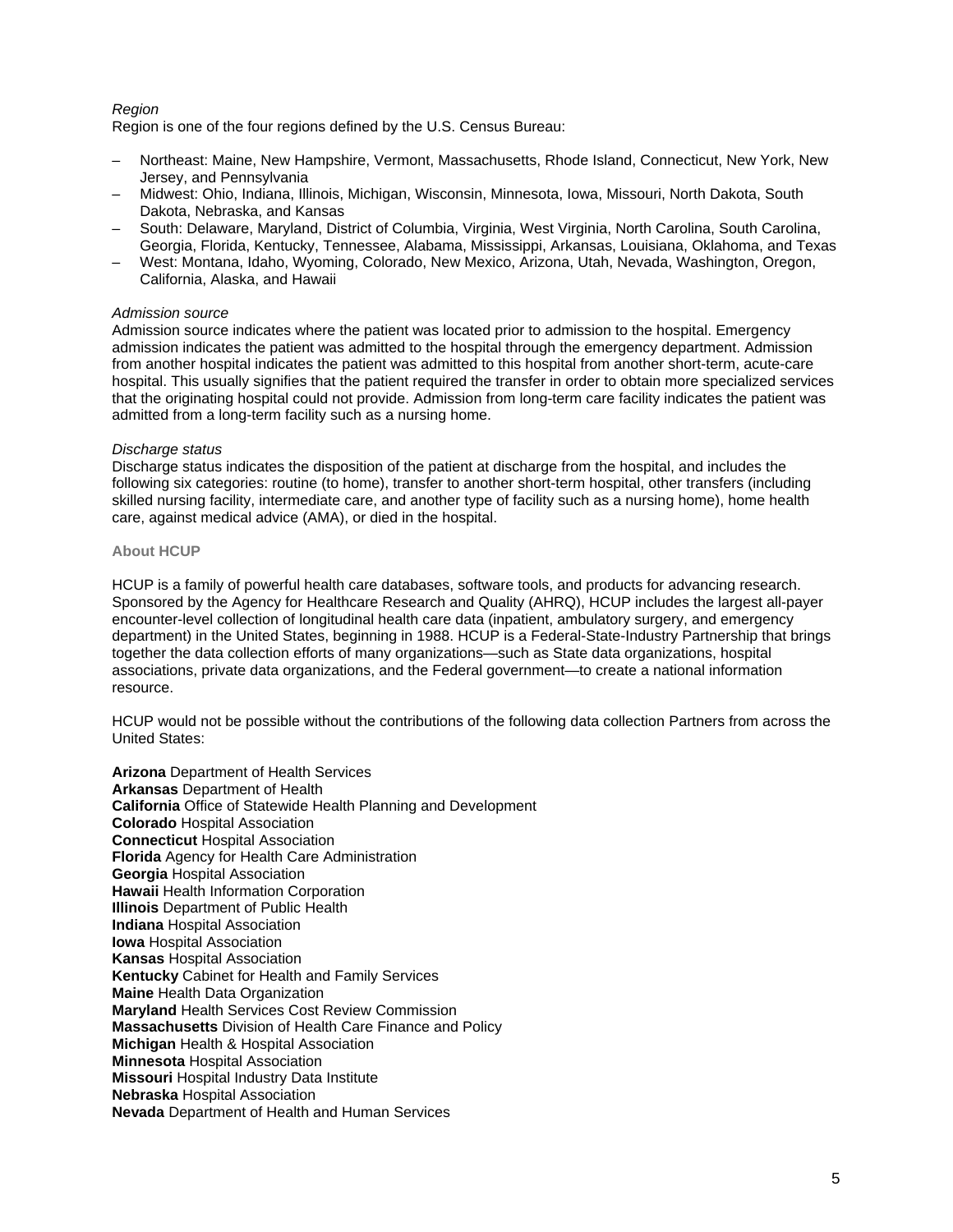**New Hampshire** Department of Health & Human Services **New Jersey** Department of Health and Senior Services **New York** State Department of Health **North Carolina** Department of Health and Human Services **Ohio** Hospital Association **Oklahoma** State Department of Health **Oregon** Association of Hospitals and Health Systems **Rhode Island** Department of Health **South Carolina** State Budget & Control Board **South Dakota** Association of Healthcare Organizations **Tennessee Hospital Association Texas** Department of State Health Services **Utah** Department of Health **Vermont** Association of Hospitals and Health Systems **Virginia** Health Information **Washington** State Department of Health **West Virginia** Health Care Authority **Wisconsin** Department of Health and Family Services **Wyoming** Hospital Association

#### **About the NIS**

The HCUP Nationwide Inpatient Sample (NIS) is a nationwide database of hospital inpatient stays. The NIS is nationally representative of all community hospitals (i.e., short-term, non-Federal, non-rehabilitation hospitals). The NIS is a sample of hospitals and includes all patients from each hospital, regardless of payer. It is drawn from a sampling frame that contains hospitals comprising about 90 percent of all discharges in the United States. The vast size of the NIS allows the study of topics at both the national and regional levels for specific subgroups of patients. In addition, NIS data are standardized across years to facilitate ease of use.

**For More Information**

For more information about HCUP, visit [www.hcup-us.ahrq.gov](http://www.hcup-us.ahrq.gov/).

For additional HCUP statistics, visit HCUPnet, our interactive query system, at [www.hcup.ahrq.gov.](http://www.hcup.ahrq.gov/)

For information on other hospitalizations in the U.S., download *HCUP Facts and Figures: Statistics on Hospitalbased Care in the United States in 2006*, located at [http://www.hcup-us.ahrq.gov/reports.jsp.](http://www.hcup-us.ahrq.gov/reports.jsp)

For a detailed description of HCUP, more information on the design of the NIS, and methods to calculate estimates, please refer to the following publications:

Steiner, C., Elixhauser, A., Schnaier, J. The Healthcare Cost and Utilization Project: An Overview*. Effective Clinical Practice* 5(3):143–51, 2002.

*Introduction to the HCUP Nationwide Inpatient Sample, 2006*. Online. May 14, 2008. U.S. Agency for Healthcare Research and Quality. [http://www.hcup-us.ahrq.gov/db/nation/nis/2006NIS\\_INTRODUCTION.pdf](http://www.hcup-us.ahrq.gov/db/nation/nis/2006NIS_INTRODUCTION.pdf)

Houchens, R., Elixhauser, A. *Final Report on Calculating Nationwide Inpatient Sample (NIS) Variances, 2001*. HCUP Methods Series Report #2003-2. Online. June 2005 (revised June 6, 2005). U.S. Agency for Healthcare Research and Quality. <http://www.hcup-us.ahrq.gov/reports/CalculatingNISVariances200106092005.pdf>

#### **Suggested Citation**

Zhao, Y., and Encinosa, W. *The Cost of End-of-Life Hospitalizations, 2007*. HCUP Statistical Brief #81. November 2009, revised April 2010. Agency for Healthcare Research and Quality, Rockville, MD. http://www.hcup-[us.ahrq.gov/reports/statbriefs/sb81.pdf](http://www.hcup-us.ahrq.gov/reports/statbriefs/sb81.pdf)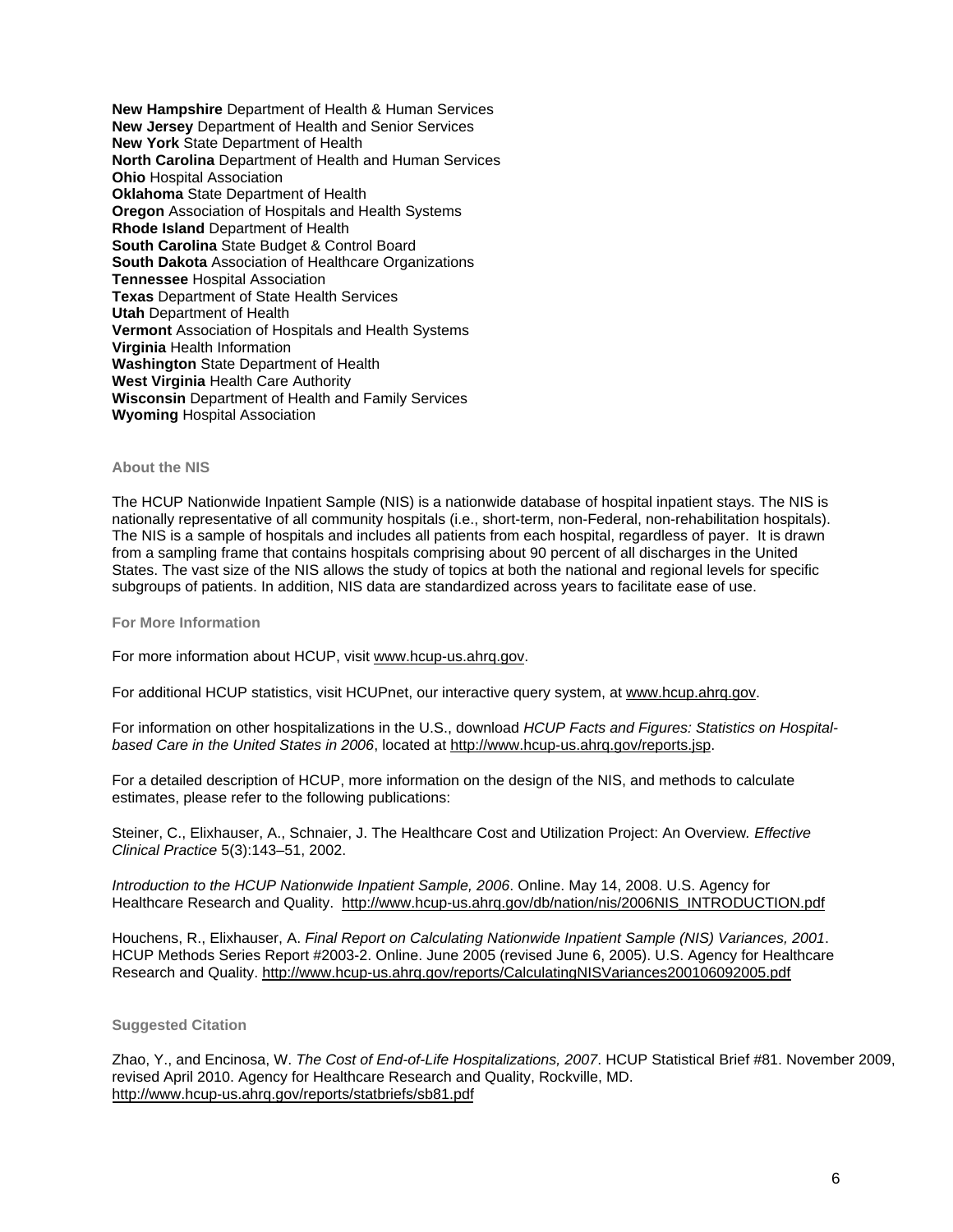AHRQ welcomes questions and comments from readers of this publication who are interested in obtaining more information about access, cost, use, financing, and quality of health care in the United States. We also invite you to tell us how you are using this Statistical Brief and other HCUP data and tools, and to share suggestions on how HCUP products might be enhanced to further meet your needs. Please e-mail us at [hcup@ahrq.gov](mailto:hcup@ahrq.gov) or send a letter to the address below:

Irene Fraser, Ph.D., Director Center for Delivery, Organization, and Markets Agency for Healthcare Research and Quality 540 Gaither Road Rockville, MD 20850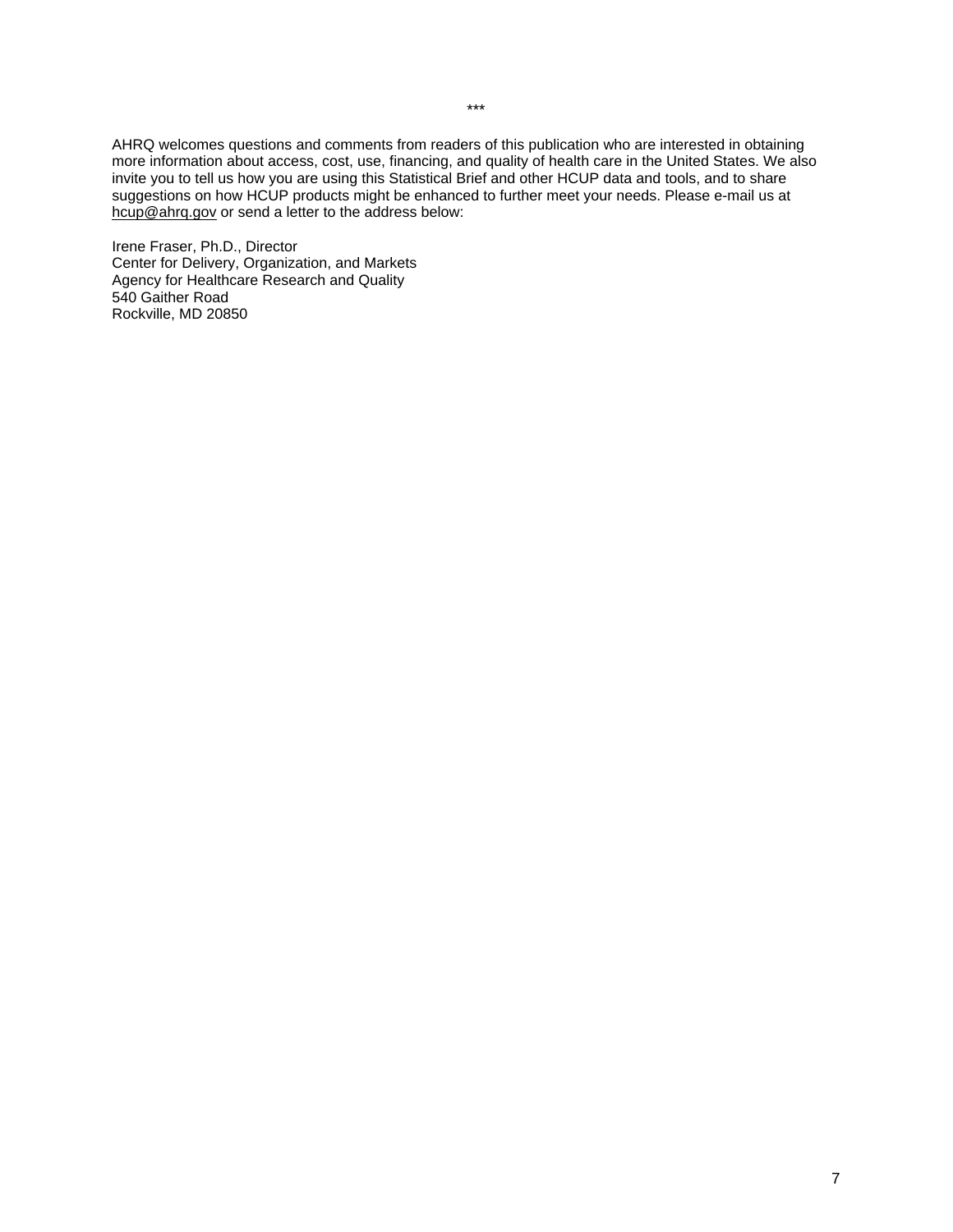|                            | Table 1. Hospital Mortality in 2007 |                        |                             |  |  |  |  |
|----------------------------|-------------------------------------|------------------------|-----------------------------|--|--|--|--|
|                            | <b>Deaths</b>                       | <b>Live Discharges</b> | <b>Inpatient Death Rate</b> |  |  |  |  |
| Hospitalization            | 765,651                             | 38,776,297             | 1.94%                       |  |  |  |  |
| By Payer                   |                                     |                        |                             |  |  |  |  |
| Medicare                   | 512,391                             | 13,869,295             | 3.56%                       |  |  |  |  |
|                            | (66.92%)                            | (35.77%)               |                             |  |  |  |  |
| Medicaid                   | 61,765                              | 7,601,245              | 0.81%                       |  |  |  |  |
|                            | (8.07%)                             | $(19.60\%)$            |                             |  |  |  |  |
| Private Insurance          | 137,409                             | 13,582,245             | 1.00%                       |  |  |  |  |
|                            | (17.95%)                            | (35.03%)               |                             |  |  |  |  |
| Uninsured                  | 26,477                              | 2,078,020              | 1.26%                       |  |  |  |  |
|                            | (3.46%)                             | (5.36%)                |                             |  |  |  |  |
| By Age                     |                                     |                        |                             |  |  |  |  |
| Under 1 year               | 21,563                              | 5,107,020              | 0.42%                       |  |  |  |  |
|                            | (2.82%)                             | (13.17%)               |                             |  |  |  |  |
| $1 - 17$                   | 4,862                               | 1,652,998              | 0.29%                       |  |  |  |  |
|                            | (0.64%)                             | (4.26%)                |                             |  |  |  |  |
| $18 - 34$                  | 17,245                              | 6,752,275              | 0.25%                       |  |  |  |  |
|                            | (2.25%)                             | (17.41%)               |                             |  |  |  |  |
| $35 - 44$                  | 23,350                              | 3,561,020              | 0.65%                       |  |  |  |  |
|                            | (3.05%)                             | (9.18%)                |                             |  |  |  |  |
| $45 - 64$                  | 159,392                             | 8,975,397              | 1.74%                       |  |  |  |  |
|                            | (20.82%)                            | (23.15%)               |                             |  |  |  |  |
| $65 - 84$                  | 358,486                             | 9,918,187              | 3.49%                       |  |  |  |  |
|                            | (46.82%)<br>180,634                 | (25.58%)<br>2,772,639  | 6.12%                       |  |  |  |  |
| 85 and over                | (23.59%)                            | (7.15%)                |                             |  |  |  |  |
|                            |                                     |                        |                             |  |  |  |  |
| By Sex                     | 382,052                             | 22,820,941             | 1.65%                       |  |  |  |  |
| Female                     | $(49.90\%)$                         | (58.85%)               |                             |  |  |  |  |
|                            | 383,347                             | 15,847,241             | 2.36%                       |  |  |  |  |
| Male                       | (50.07%)                            | (40.87%)               |                             |  |  |  |  |
| By Admission Type          |                                     |                        |                             |  |  |  |  |
|                            | 548,840                             | 18,337,863             | 2.91%                       |  |  |  |  |
| Emergency                  | (71.7%)                             | (47.3%)                |                             |  |  |  |  |
|                            | 89,648                              | 9,654,710              | 0.92%                       |  |  |  |  |
| Elective                   | (11.7%)                             | (24.9%)                |                             |  |  |  |  |
|                            | 56,535                              | 2,158,439              | 2.55%                       |  |  |  |  |
| Trauma                     | (7.38%)                             | (5.57%)                |                             |  |  |  |  |
|                            | 14,285                              | 3,930,836              | 0.36%                       |  |  |  |  |
| Newborn                    | (1.87%)                             | (10.14%)               |                             |  |  |  |  |
| By Median Household Income |                                     |                        |                             |  |  |  |  |
|                            | 229,046                             | 11,274,487             | 1.99%                       |  |  |  |  |
| \$1-\$38,999               | (29.9%)                             | $(29.1\%)$             |                             |  |  |  |  |
|                            | 190,888                             | 9,543,385              | 1.96%                       |  |  |  |  |
| \$39,000-\$47,999          | (24.9%)                             | (24.6%)                |                             |  |  |  |  |
|                            | 169,892                             | 8,708,495              | 1.91%                       |  |  |  |  |
| \$48,000 - \$62,999        | (22.2%)                             | (22.5%)                |                             |  |  |  |  |
|                            | 155,604                             | 8,207,319              | 1.86%                       |  |  |  |  |
| $$63,000+$                 | (20.3%)                             | (21.2%)                |                             |  |  |  |  |
| By Hospital Region         |                                     |                        |                             |  |  |  |  |
| Northeast                  | 165,174                             | 7,588,122              | 2.13%                       |  |  |  |  |
|                            | (21.6%)                             | (19.6%)                |                             |  |  |  |  |
| Midwest                    | 161,335                             | 8,968,777              | 1.77%                       |  |  |  |  |
|                            | $(21.1\%)$                          | $(23.1\%)$             |                             |  |  |  |  |
| South                      | 299,508                             | 14,973,789             | 1.96%                       |  |  |  |  |
|                            | $(39.1\%)$                          | (38.6%)                |                             |  |  |  |  |
| West                       | 139,635                             | 7,245,608              | 1.89%                       |  |  |  |  |
|                            | (18.2%)                             | (18.7%)                |                             |  |  |  |  |

**Note**: Percentages in parentheses are the within-group distribution.

**Source**: AHRQ, Center for Delivery, Organization, and Markets, Healthcare Cost and Utilization Project, Nationwide Inpatient Sample, 2007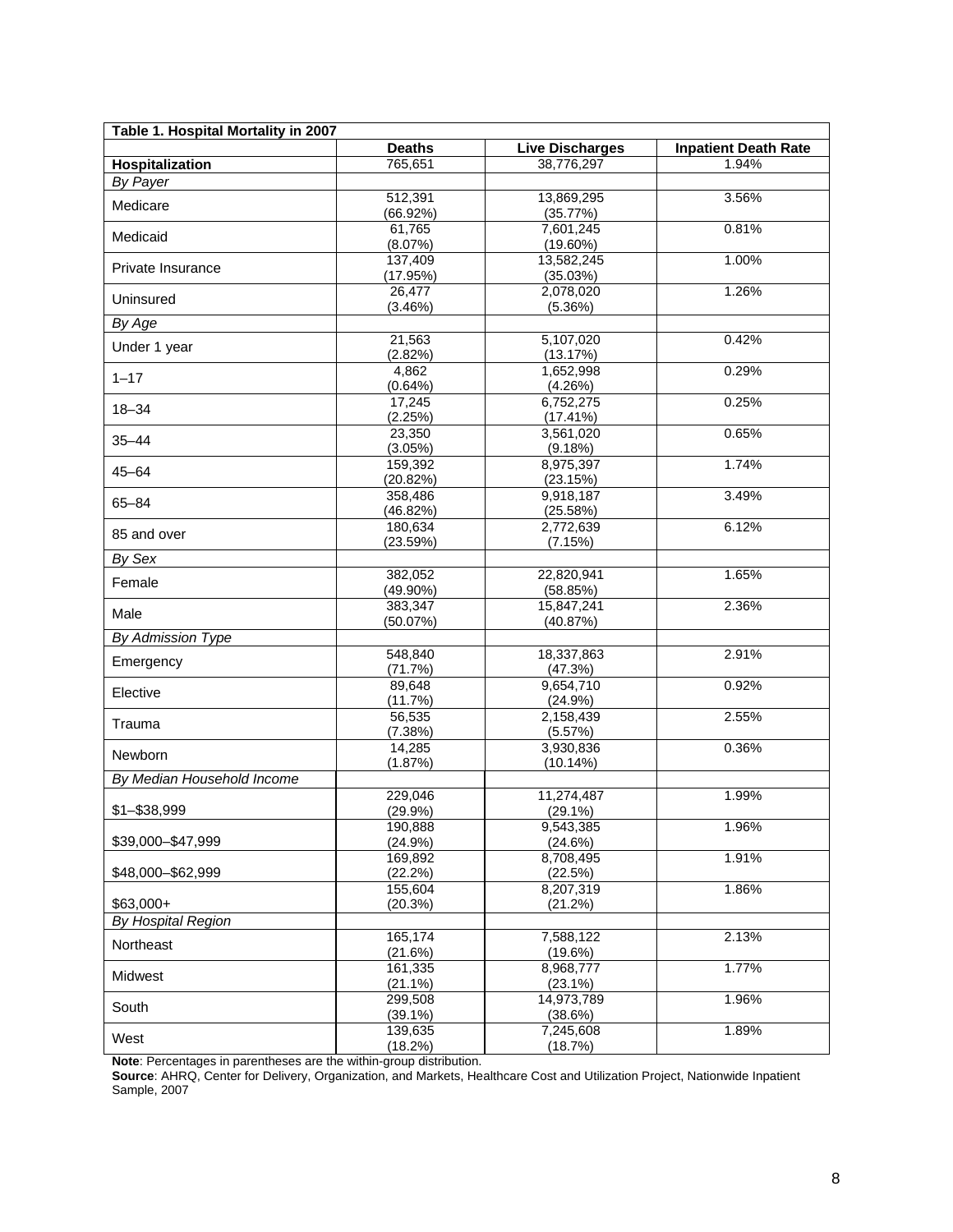| Table 2. Hospital Costs and Length of Stay by Payer in 2007 |                                                 |                            |  |  |  |  |
|-------------------------------------------------------------|-------------------------------------------------|----------------------------|--|--|--|--|
|                                                             | <b>Hospital Stays</b><br><b>Ending in Death</b> | Live Discharge             |  |  |  |  |
| <b>Total Hospital Cost</b>                                  | \$17,623,155,483                                | \$326,005,229,087          |  |  |  |  |
| <b>Total Hospital Cost by Payer</b>                         |                                                 |                            |  |  |  |  |
| Medicare                                                    | \$10,693,707,227<br>(61%)                       | \$144,749,240,491<br>(45%) |  |  |  |  |
| Medicaid                                                    | 2,178,178,557<br>(12%)                          | 48,401,754,074<br>(15%)    |  |  |  |  |
| Private Insurance                                           | 3,565,228,645<br>(20%)                          | 104,516,029,354<br>(32%)   |  |  |  |  |
| Uninsured                                                   | 589,950,648<br>(3.4%)                           | 13,963,474,740<br>(4.3%)   |  |  |  |  |
| Mean Cost per Hospital Stay                                 | \$23,017                                        | \$8,407                    |  |  |  |  |
| Mean Hospital Cost by Payer                                 |                                                 |                            |  |  |  |  |
| Medicare                                                    | \$20,870                                        | \$10,437                   |  |  |  |  |
| Medicaid                                                    | 35,266                                          | 6,368                      |  |  |  |  |
| Private Insurance                                           | 25,946                                          | 7,695                      |  |  |  |  |
| Uninsured                                                   | 22,282                                          | 6,720                      |  |  |  |  |
| Mean Hospital Length of Stay (days)                         | 8.8                                             | 4.5                        |  |  |  |  |
| Mean Hospital Length of Stay by Payer<br>(days)             |                                                 |                            |  |  |  |  |
| Medicare                                                    | 8.5                                             | 5.5                        |  |  |  |  |
| Medicaid                                                    | 12.7                                            | 4.3                        |  |  |  |  |
| Private Insurance                                           | 8.5                                             | 3.7                        |  |  |  |  |
| Uninsured                                                   | 6.9                                             | 3.9                        |  |  |  |  |

**Note**: Percentages in parentheses are the within-group distribution.

**Source**: AHRQ, Center for Delivery, Organization, and Markets, Healthcare Cost and Utilization Project, Nationwide Inpatient Sample, 2007